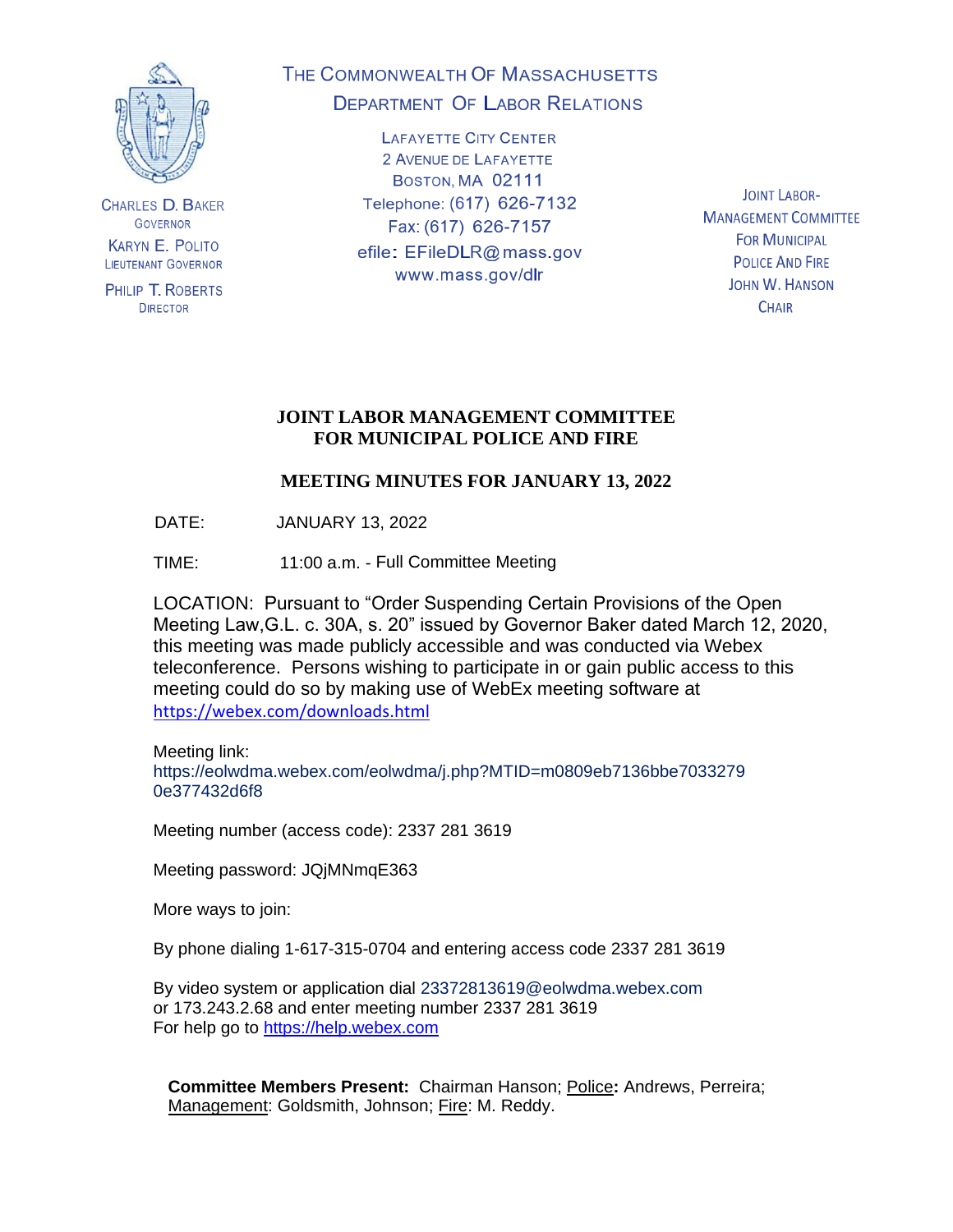**Alternates Present:** Fire: Keene, Young; Police: Nelson, T. Reddy, Kenneally, Calderone, Gibney; Management: Frederickson, Bain.

**Staff Present:** Cummings**,** Driscoll**,** Hubley, Morgado.

**Others Present:** Philip Roberts (DLR)

#### **OPEN SESSION**

Chairman Hanson called the meeting to order at 11:06 A.M.

The meeting was recorded by Chairman Hanson.

#### o *Administrative updates:*

o Vote to accept the full Committee meeting minutes from December 16, 2021.

#### **Motion by M. Reddy, seconded by Goldsmith: to accept the minutes from the Committee meeting on December 16, 2021.**

#### **The Motion passed unanimously.**

o Chairman Hanson recognized the designation of alternate members of the Committee by Management Chair Goldsmith as follows: Mary Aicardi, David Bain, Diane Crimmins, Frank Frederickson, Edward Gibson, Gerard Hayes, William Mahoney, Anthony Mazzucco, Michael McCall, Kimberly Williams.

#### *Review and Act on the following Petition, Jurisdiction and Awaiting Funding List (AFL) Cases*

1. JLM-21-8904 Winthrop Police DJM, DC Vote on Jurisdiction

Mr. Cummings briefed the Committee.

**Motion by Andrews, seconded by Goldsmith: to take jurisdiction in the case of the Winthrop Police Union, Local 421 MCOP and the Town of Winthrop, JLM-21-8904.**

**The Motion passed unanimously.**

**Motion by Andrews, seconded by Goldsmith: to assign the following Committee members to the case of Winthrop Police Union, Local 421 MCOP and the Town of Winthrop, JLM-21-8904: Perreira/T.Reddy for Police and Anthony Mazzucco for Management or substitutes as so designated and approved by the Police and Management Chairs respectively.**

**The Motion passed unanimously.**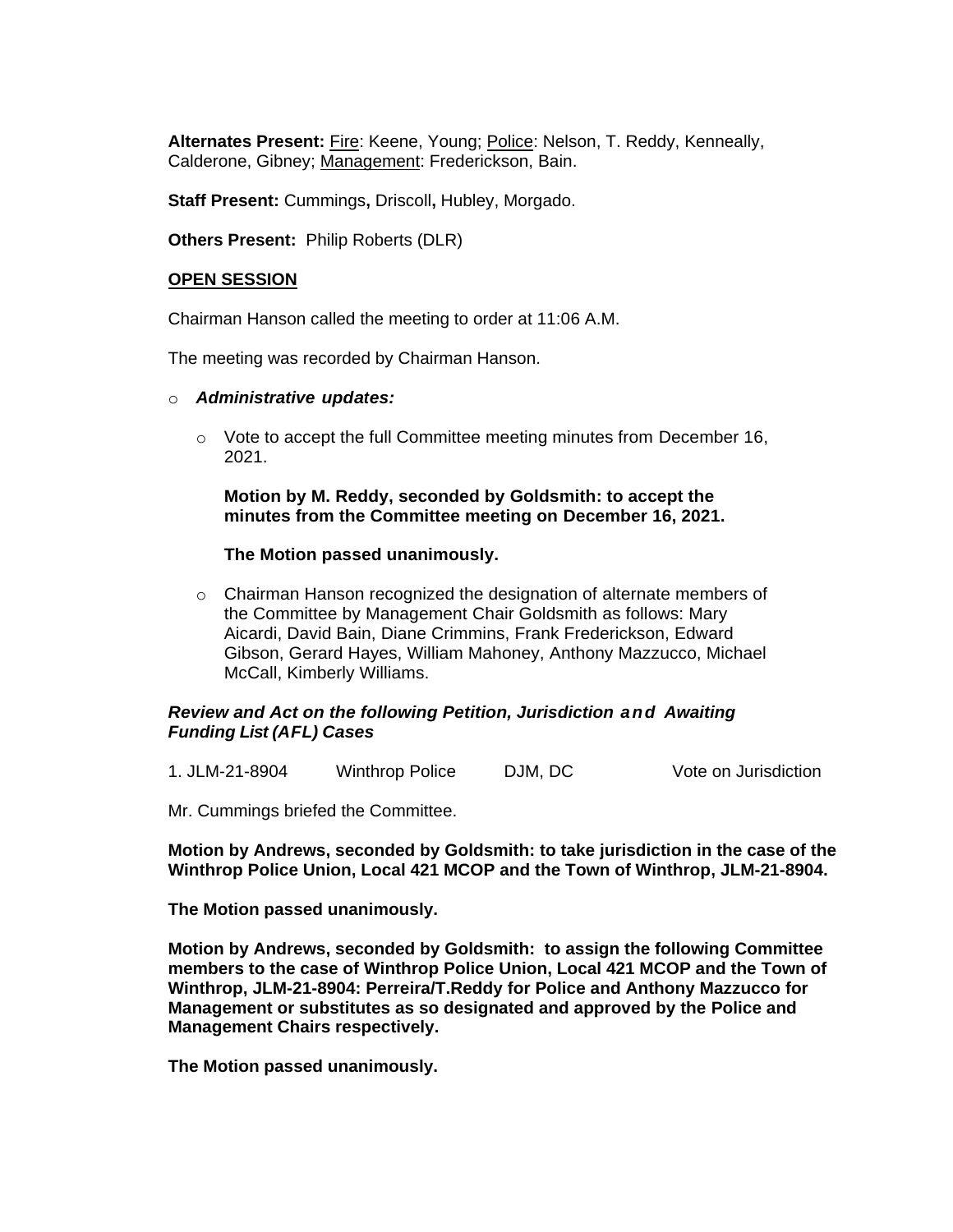2. JLM-21-8700 North Reading Fire DJM,JOEH Vote to 3(a) Hearing

Mr. Morgado briefed the Committee.

**Motion by Goldsmith, seconded by Keene: to find that in the matter of North reading Firefighters, Local 1857 IAFF and the Town of North reading, JLM-21-8700, the issues have remained unresolved for an unreasonable period of time resulting in the apparent exhaustion of the process of collective bargaining, and that the Committee vote to hold a hearing pursuant to Section 1, subsection 3(a), as set forth in Chapter 589 of the Acts of 1987, with the panel members consisting of David Keene (Labor) and Michael McCall (Management), or other Committee members and/or senior staff that may be substituted as necessary by the respective Labor and/or Management Chairs pursuant to the rules, policies, and procedures of the Committee, and any other applicable provisions of law, with said panel to be chaired by John Hanson.**

**The Motion passed unanimously.**

3. JLM-21-8773 Norwood Fire DJM,JOEH Vote to 3(a) Hearing

Mr. Morgado briefed the Committee.

**Motion by M.Reddy, seconded by Goldsmith: to find that in the matter of Norwood Firefighters Union, Local 1631 IAFF and the Town of Norwood, JLM-21-8773, the issues have remained unresolved for an unreasonable period of time resulting in the apparent exhaustion of the process of collective bargaining, and that the Committee vote to hold a hearing pursuant to Section 1, subsection 3(a), as set forth in Chapter 589 of the Acts of 1987, with the panel members consisting of William Cross (Labor) and Gerard Hayes (Management), or other Committee members and/or senior staff that may be substituted as necessary by the respective Labor and/or Management Chairs pursuant to the rules, policies, and procedures of the Committee, and any other applicable provisions of law, with said panel to be chaired by John Hanson.**

**The Motion passed unanimously.**

| 4. JLM-21-8694 | GD,DC         |
|----------------|---------------|
| Newton Police  | Funded/Remove |

Mr. Driscoll briefed the Committee.

**Motion by Andrews, seconded by Goldsmith: to remove the case from the Committee's docket as the contract has been funded by the City.**

**The Motion passed unanimously.**

| 5. JLM-21-8682 | Cohasset Fire | GD, JOEH | <b>Tentative Agreement</b> |
|----------------|---------------|----------|----------------------------|
|----------------|---------------|----------|----------------------------|

Mr. Driscoll and Mr. M. Reddy informed the Committee that the parties had met some three times on their own since the Committee voted, at its November meeting, to move the case to a 3(a) hearing to be held in the first two weeks of January,2022. The parties reported that they had reached a tentative agreement on all issues. However, it appears